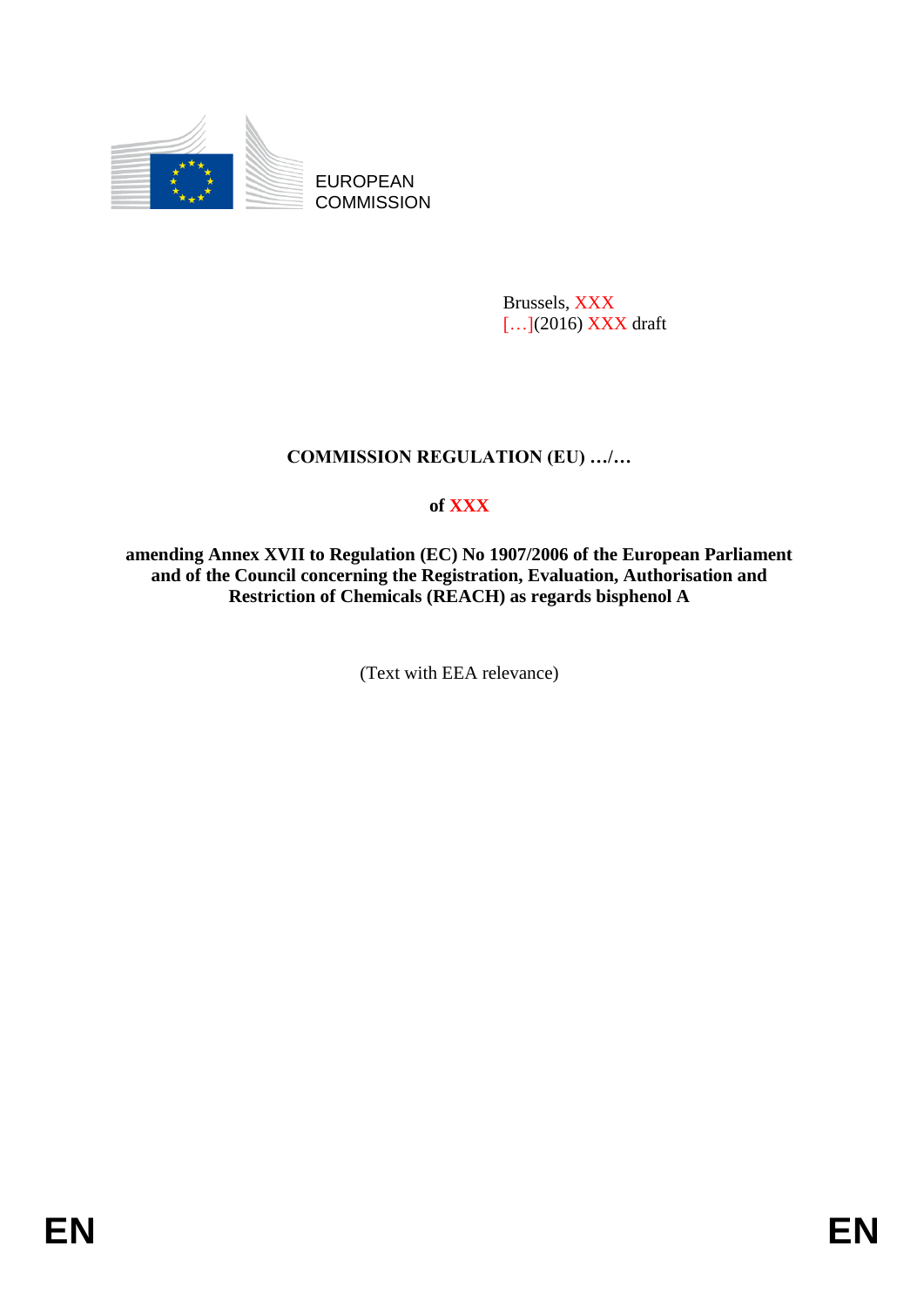### **COMMISSION REGULATION (EU) …/…**

#### **of XXX**

#### **amending Annex XVII to Regulation (EC) No 1907/2006 of the European Parliament and of the Council concerning the Registration, Evaluation, Authorisation and Restriction of Chemicals (REACH) as regards bisphenol A**

### (Text with EEA relevance)

#### THE EUROPEAN COMMISSION,

Having regard to the Treaty on the Functioning of the European Union,

Having regard to Regulation (EC) No 1907/2006 of the European Parliament and of the Council of 18 December 2006 concerning the Registration, Evaluation, Authorisation and Restriction of Chemicals (REACH), establishing a European Chemicals Agency, amending Directive 1999/45/EC and repealing Council Regulation (EEC) No 793/93 and Commission Regulation (EC) No 1488/94 as well as Council Directive 76/769/EEC and Commission Directives 91/155/EEC, 93/67/EEC, 93/105/EC and 2000/21/EC<sup>1</sup>, and in particular Article 68(1) thereof,

Whereas:

- (1) On 6 May 2014, France submitted to the European Chemicals Agency ('the Agency') a dossier pursuant to Article 69(4) of Regulation (EC) No 1907/2006 ('the Annex XV dossier<sup>22</sup>), in order to initiate the restriction procedure set out in Articles 69 to 73 of that Regulation. The Annex XV dossier indicated a risk for workers (primarily cashiers) and consumers exposed to bisphenol A (BPA) by handling thermal paper receipts and proposed a restriction on the placing on the market of BPA in thermal paper in a concentration equal to or greater than 0.02% by weight.
- (2) Thermal paper is composed of a base paper coated with at least one chemical layer which may contain BPA. The coating changes colour when exposed to heat, allowing the printed characters to appear.
- (3) France based its hazard assessment of BPA on the effects on several human health endpoints (the female reproductive system, the brain and behaviour, the mammary gland, metabolism and obesity). The effects on the mammary gland were considered the most critical endpoint, prevailing over the others. They were used to calculate the Derived No Effect Level (DNEL).
- (4) During the opinion forming process of the Agency, the European Food Safety Authority (EFSA) published a new scientific opinion on  $B\overline{PA}^3$ . The Agency's Committee for Risk Assessment (RAC) discussed the assessment of BPA with EFSA in order to ensure consistency in the scientific evaluation and to base it on the most

 $\overline{1}$ <sup>1</sup> OJ L 396, 30.12.2006, p 1.

<sup>2</sup> <http://echa.europa.eu/documents/10162/c6a8003c-81f3-4df6-b7e8-15a3a36baf76>

<sup>3</sup> <http://www.efsa.europa.eu/en/efsajournal/pub/3978>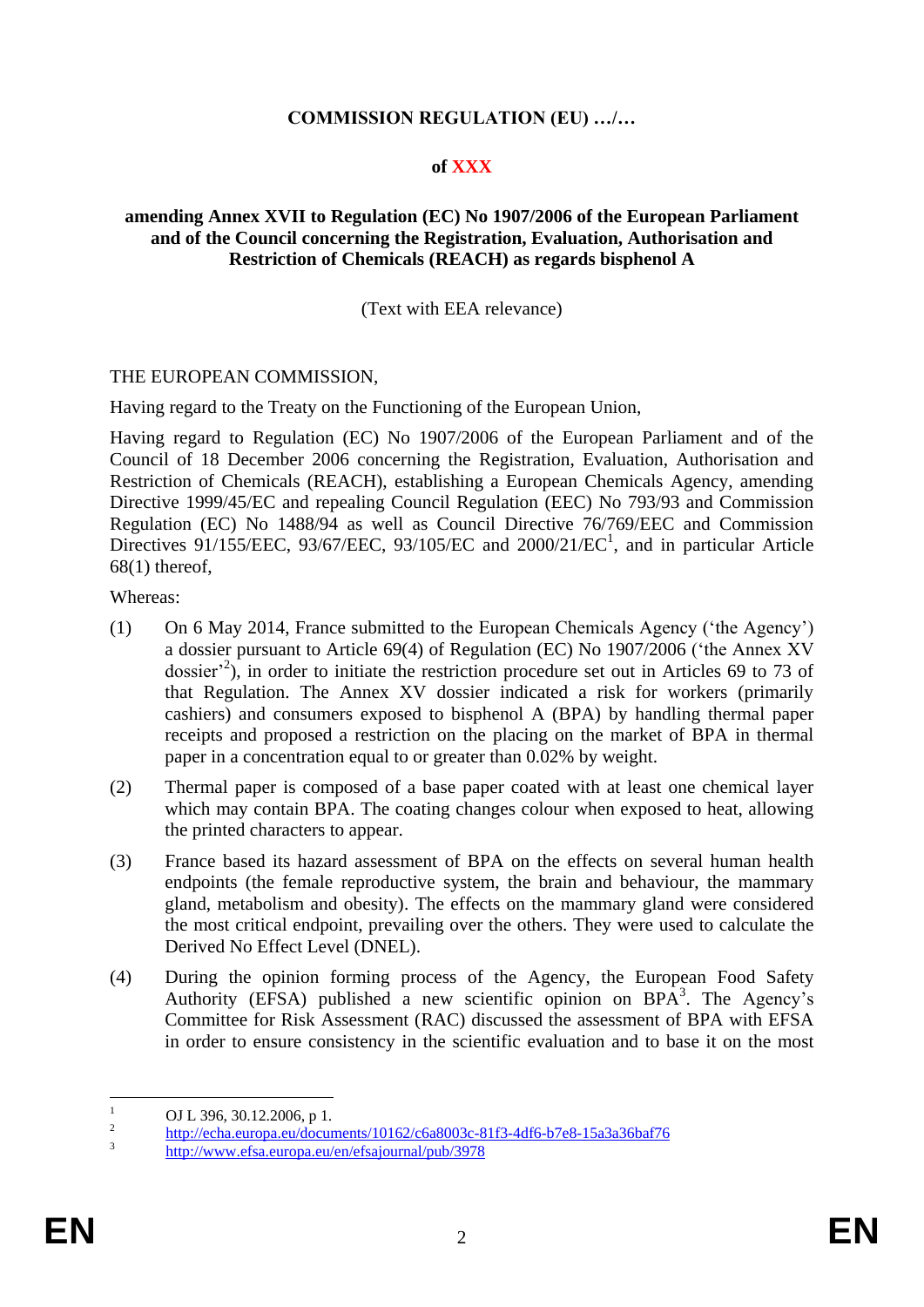recent and updated scientific literature. The hazard assessment of RAC, as presented in its opinion, is consistent with the approach used by EFSA.

- (5) RAC considered that the critical studies selected by France to calculate the DNEL did not allow quantification of the dose-response relationships and showed uncertainties. Therefore, for the purposes of calculating an oral DNEL, RAC selected the effects on the kidney and, as the available data indicated that kidney effects are not the most critical effects of BPA, applied an additional assessment factor of 6 to take account of the other endpoints in the overall hazard assessment. Since the restriction proposal concerns the dermal route of exposure due to handling thermal paper, a DNEL for the dermal exposure route was also calculated for workers and the general population. As regards exposure, RAC refined the assessment and complemented it with new biomonitoring information on cashiers' exposure to BPA. Applying this methodology, RAC concluded that the risk for consumers is adequately controlled but confirmed the risk for workers.
- (6) On 5 June 2015, RAC adopted its opinion and considered the proposed restriction to be the most appropriate Union-wide measure to address the identified risks in terms of effectiveness in reducing those risks.
- (7) Pursuant to the conclusion of RAC that the available data did not allow a quantification of the dose-response relationship for the health effects of BPA, the Agency's Committee for Socio-Economic Analysis ('SEAC') could not use the benefit estimates presented in the French dossier and thus performed a break-even analysis, upon which it concluded that overall the estimated costs outweigh the potential health benefits of the proposed restriction. However, SEAC noted that the cost of the restriction amounts to a very small proportion of the total personnel costs or gross operating surplus of the affected sectors in the Union, and to a very small price increase if transferred to consumers through increased prices of consumer goods. Furthermore, SEAC noted that the restriction may lead to a more equitable distribution of impacts, considering that the sub-population of cashiers potentially at risk is disproportionately affected by the adverse health impacts, whereas the economic impact would be evenly shared by the wider Union population.
- (8) On 4 December 2015, SEAC adopted its opinion and considered the proposed restriction unlikely to be proportionate in terms of comparing its socio-economic benefits to its socio-economic costs, but highlighted possible favourable distributional and affordability considerations. Furthermore, SEAC confirmed that a Union wide measure is justified and concluded that the proposed restriction cannot be rejected as an appropriate measure to address the human health risks to workers.
- (9) RAC and SEAC also concluded that the proposed restriction is implementable, enforceable, manageable and monitorable.
- (10) The Agency's Forum for Exchange of Information on Enforcement was consulted during the restriction process and its recommendations were taken into account.
- (11) On 29 January 2016, the Agency submitted the opinions of RAC and SEAC<sup>4</sup> to the Commission. Based on those opinions, the Commission concluded that there is an unacceptable risk to the health of workers who handle point of sale receipts made of thermal paper containing BPA in a concentration equal to or greater than 0.02% by

 $\frac{1}{4}$ <http://echa.europa.eu/documents/10162/9ce0977b-3540-4de0-af6d-16ad6e78ff20>